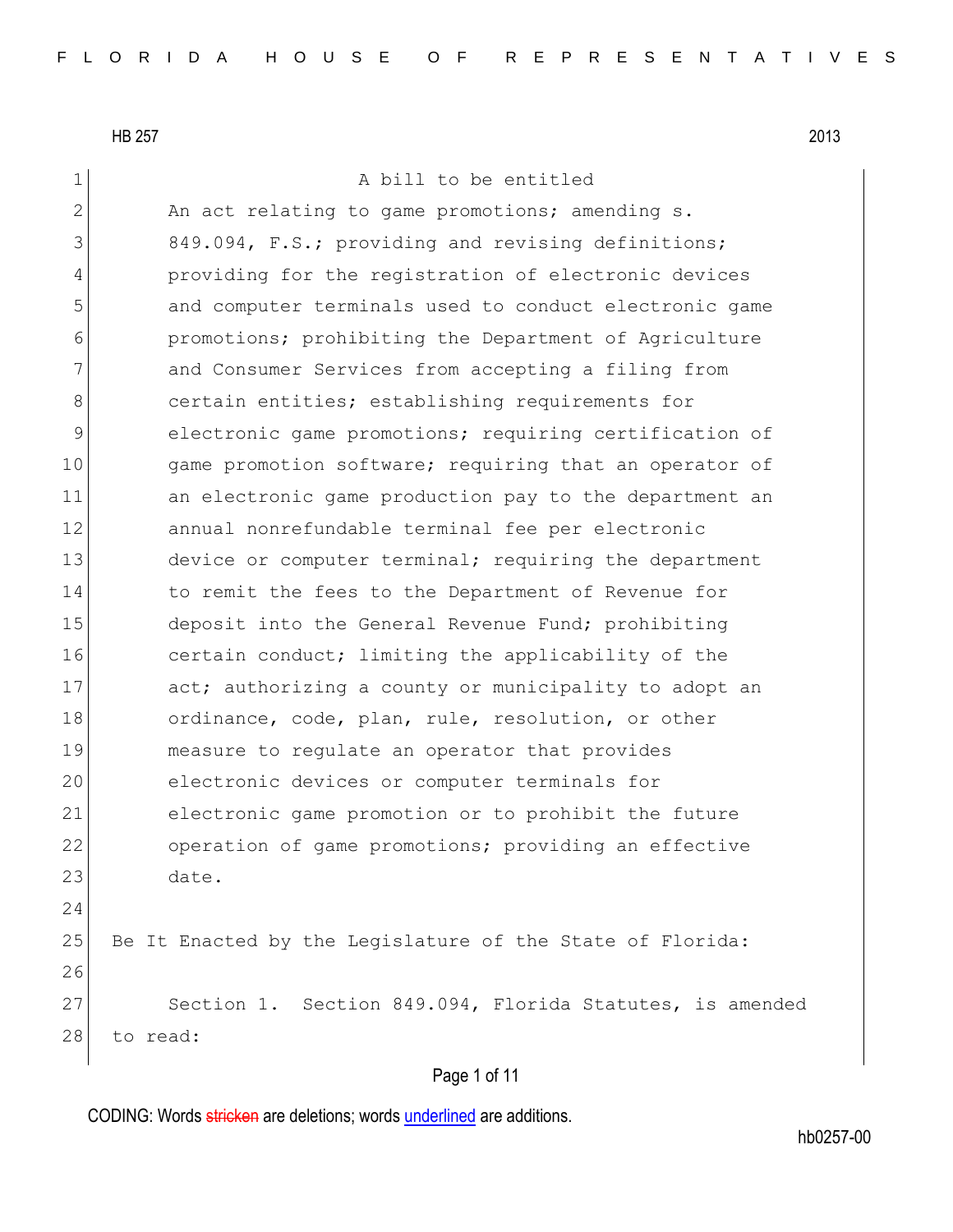29 849.094 Game promotion in connection with sale of consumer 30 products or services.-

31 (1) As used in this section, the term:

32 (a) "Department" means the Department of Agriculture and 33 Consumer Services.

34 (b) $\leftarrow$  "Game promotion" means, but is not limited to, a 35 contest, game of chance, or gift enterprise, conducted within or 36 throughout the state and other states in connection with the 37 sale of consumer products or services, and in which the elements 38 of chance and prize are present. However, the term does  $\frac{m}{d}$ 39 promotion" shall not be construed to apply to bingo games 40 conducted pursuant to s. 849.0931.

41 (c) (b) "Operator" means any person, firm, corporation, or 42 association or agent or employee thereof who promotes, operates, 43 or conducts a game promotion to promote the sale of its consumer 44 products or services, except any charitable nonprofit

## 45 organization.

46 (2) It is unlawful for any operator:

47 (a) To design, engage in, promote, or conduct such a game 48 promotion, in connection with the promotion or sale of consumer 49 products or services, wherein the winner may be predetermined or 50 the game may be manipulated or rigged so as to:

51 1. Allocate a winning game or any portion thereof to 52 certain lessees, agents, or franchises; or

53 3. Allocate a winning game or part thereof to a particular 54 period of the game promotion or to a particular geographic area;

55 (b) Arbitrarily to remove, disqualify, disallow, or reject 56 any entry;

#### Page 2 of 11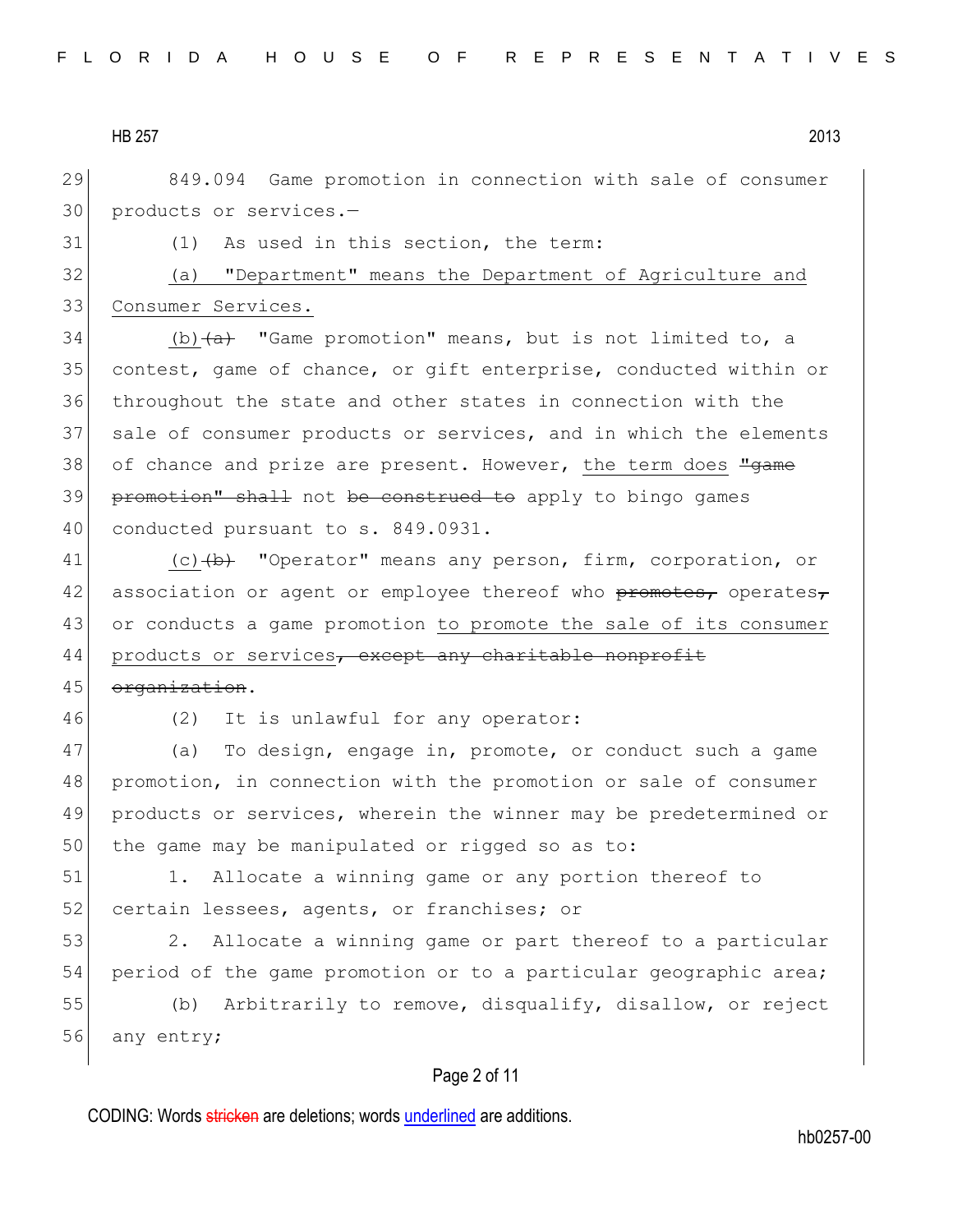57 (c) To fail to award any prizes offered;

58 (d) To print, publish, or circulate literature or 59 advertising material used in connection with such game 60 promotions which is false, deceptive, or misleading; or

61 (e) To require an entry fee, payment, or proof of purchase 62 as a condition of entering a game promotion.

63 (3)(a) The operator of a game promotion in which the total 64 announced value of the prizes offered is greater than \$5,000 65 shall file with the department of Agriculture and Consumer 66 Services a copy of the rules and requiations of the game 67 promotion and a list of all prizes and prize categories offered 68 at least 7 days before the commencement of the game promotion.

 (b) Each operator of a game promotion who provides electronic devices or computer terminals with video display monitors that reveal or display the results of a game promotion 72 must file with the department at least 7 days before commencement of the game promotion a copy of the rules and regulations of the game promotion and a list of all prizes and 75 prize categories offered. The filing must include the physical location of each electronic device or computer terminal and a separate terminal fee pursuant to paragraph (11)(d) for each 78 electronic device or computer terminal that is a component of the game promotion.

80 (c) Once filed, the such rules and regulations may not 81 thereafter be changed, modified, or altered. The operator of a 82 game promotion shall conspicuously post the rules and 83 regulations of such game promotion in each and every retail 84 outlet or place where such game promotion is may be played or

# Page 3 of 11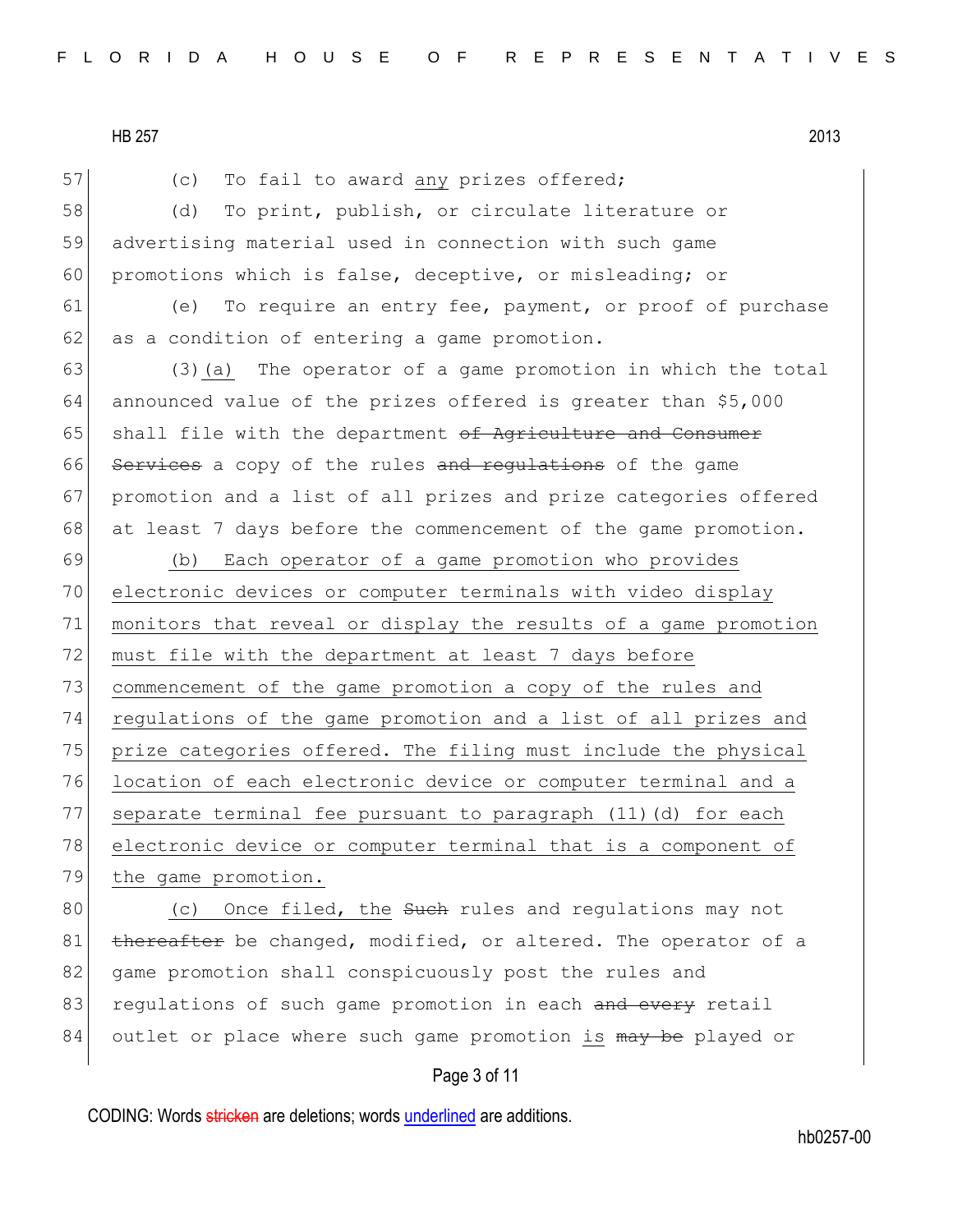85 participated in by the public and shall also publish the rules 86 and regulations in all advertising copy used in connection with 87 the game promotion therewith. However, the such advertising copy 88 need only include only the material terms of the rules and 89 regulations if the advertising copy includes a website address, 90 a toll-free telephone number, or a mailing address where the 91 full rules and regulations may be viewed, heard, or obtained for 92 the full duration of the game promotion. The such disclosures 93 must be legible. Radio and television announcements may indicate 94 that the rules and requlations are available at retail outlets 95 or from the operator of the promotion.

96 (d) A nonrefundable filing fee of \$100 must shall 97 accompany each filing and must shall be used to pay the costs 98 incurred in administering and enforcing the provisions of this 99 section.

100 (e) The department may not accept a filing from any 101 operator, person, firm, corporation, association, agent, or 102 employee who has been found guilty of or entered a plea of nolo 103 contendere to, regardless of adjudication, or who fails to 104 satisfy a judgment for, a violation of this section.

105 (4)(a) Each Every operator of such a game promotion in 106 which the total announced value of the prizes offered is greater 107 than \$5,000 shall establish a trust account, in a national or 108 state-chartered financial institution, with a balance equal to 109 sufficient to pay or purchase the total value of all prizes 110 offered. On a form supplied by the department of Agriculture and 111 Consumer Services, an official of the financial institution 112 holding the trust account shall provide set forth the account

### Page 4 of 11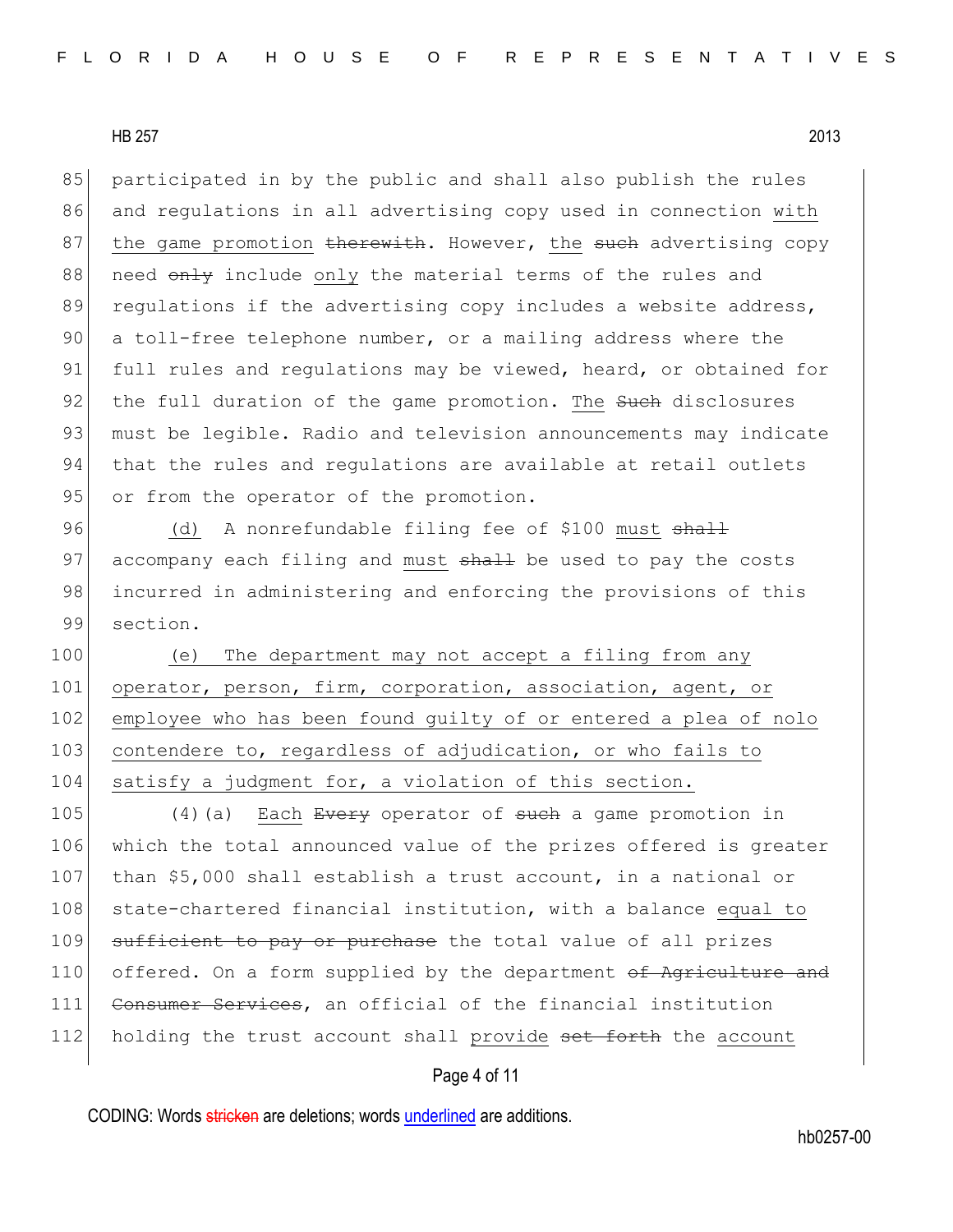113 number and dollar amount of the trust account, the identity of 114 the entity or individual establishing the trust account, and the 115 name of the game promotion for which the trust account has been 116 established. The Such form must shall be filed with the 117 department of Agriculture and Consumer Services at least 7 days 118 before in advance of the commencement of the game promotion. In 119 lieu of establishing a such trust account, the operator may 120 obtain a surety bond from a surety authorized to do business in 121 this state in an amount equal equivalent to the total value of 122 all prizes offered in the promotion. The, and such bond must 123 shall be filed with the department of Agriculture and Consumer 124 Services at least 7 days before in advance of the commencement 125 of the game promotion. Each operator of a game promotion who 126 provides electronic devices or computer terminals with video 127 display monitors that reveal or display the results of a game 128 promotion must obtain a surety bond in an amount equal to the 129 total value of all prizes offered, and the bond must be filed 130 with the department at least 7 days before the commencement of 131 the game promotion.

132 1. The moneys held in the trust account may be withdrawn 133 in order to pay the prizes offered only upon certification to 134 the department of Agriculture and Consumer Services of the name 135 of the winner or winners and the amount and value of the prize 136 or prizes and the value thereof.

137 2. If the operator of a game promotion obtains has 138 obtained a surety bond in lieu of establishing a trust account, 139 the amount of the surety bond shall equal at all times the total 140 amount of the prizes offered. The bond must be in favor of the

### Page 5 of 11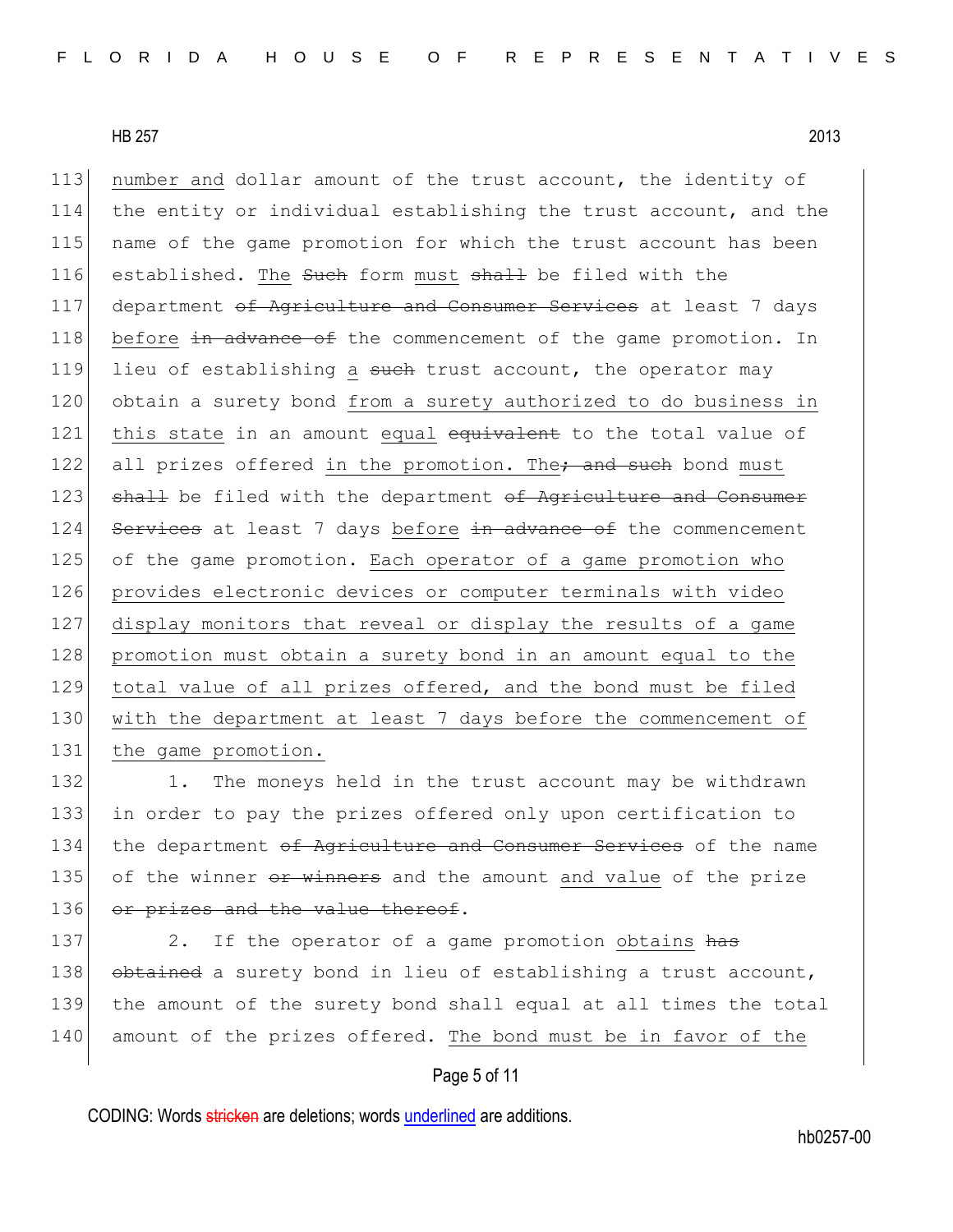department for the use and benefit of any consumer who qualifies 142 for the award of a prize under the rules and regulations of the 143 game promotion but who does not receive the prize awarded, and must be in effect until 30 days after filing the list of winners pursuant to subsection (5). The bond must be applicable and liable only for the payment of the claims duly adjudicated by order of the department. The proceedings to adjudicate the claim 148 must be conducted in accordance with ss. 120.569 and 120.57.

149 (b) The department of Agriculture and Consumer Services 150 may waive the provisions of this subsection for any operator who 151 has conducted game promotions in the state for not less than 5 152 or more consecutive years and who has not had any civil, 153 criminal, or administrative action instituted against him or her 154 by the state or an agency of the state for violation of this 155 section within that 5-year period. The department may revoke a 156 waiver if it finds that an operator committed a violation of 157 this section. Such waiver may be revoked upon the commission of 158 a violation of this section by such operator, as determined by 159 the Department of Agriculture and Consumer Services.

160 (5) Each Every operator of a game promotion in which the 161 total announced value of the prizes offered is greater than 162 \$5,000 shall provide the department of Agriculture and Consumer 163 Services with a certified list of the names and addresses of all 164 persons, whether from this state or from another state, who have 165 won prizes that which have a value of more than \$25, the value 166 of the such prizes, and the dates when the prizes were won 167 within 60 days after the such winners are have been finally 168 determined. The date for the final determination of winners must

#### Page 6 of 11

CODING: Words stricken are deletions; words underlined are additions.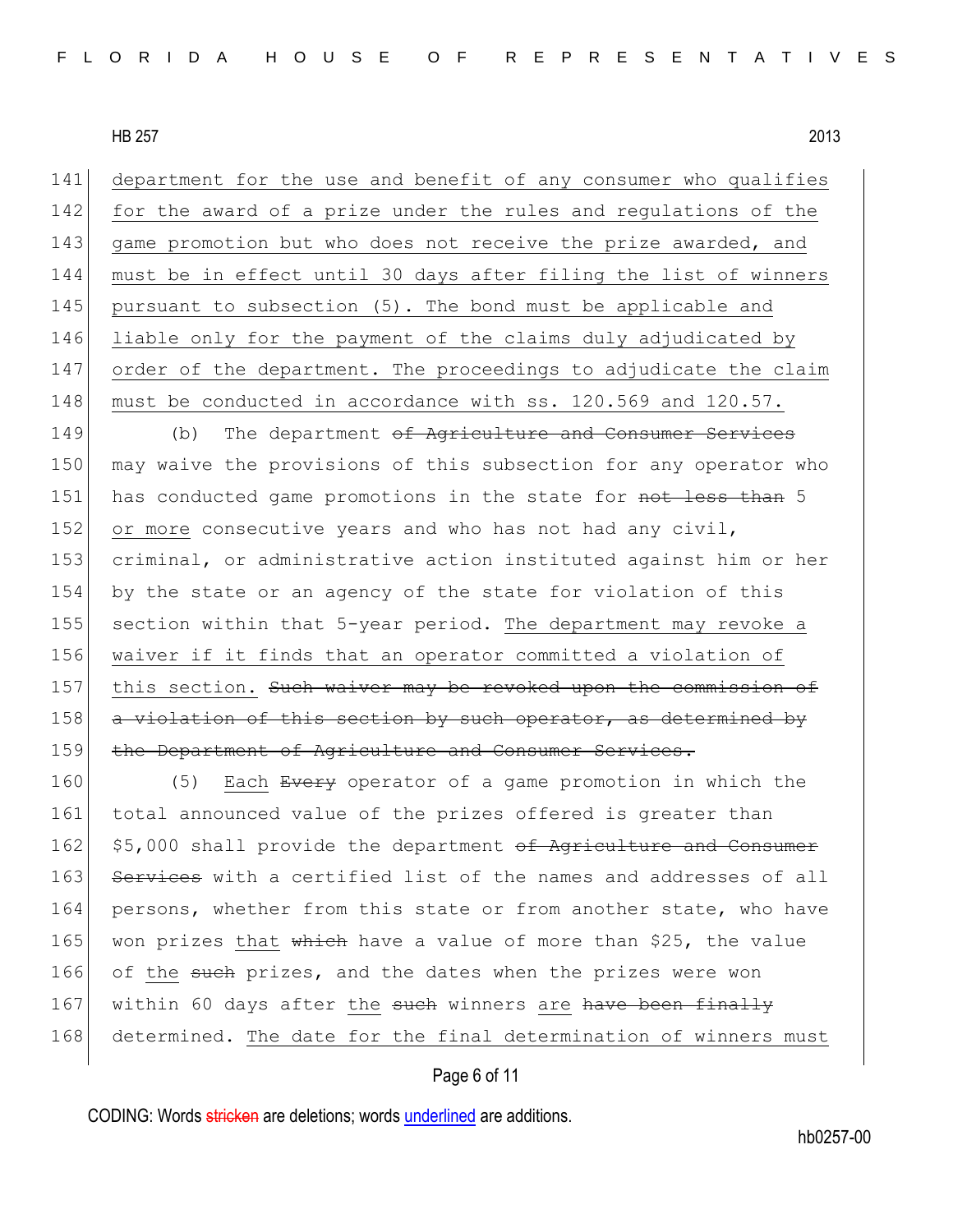169 be 60 days after the ending date of the game promotion stated in 170 the original filing required in subsection (3). The operator 171 shall provide a copy of the list of winners, without charge, to 172 any person who requests it or shall<del>. In lieu of the foregoing,</del> 173 the operator of a game promotion may, at his or her option, 174 publish the same information about the winners in a Florida 175 newspaper of general circulation in this state within 60 days 176 after the such winners are have been determined. If the operator 177 publishes the list of winners in a newspaper, the operator must 178 and shall provide to the department of Agriculture and Consumer 179 Services a certified copy of the publication containing the 180 information about the winners. The operator of a game promotion 181 is not required to notify a winner by mail or by telephone when 182 the winner is already in possession of a game card from which 183 the winner can determine that he or she has won a designated 184 prize. All winning entries must shall be held by the operator 185 for a period of 90 days after the close or completion of the 186 game.

187 (6) The department <del>of Agriculture and Consumer Services</del> 188 shall keep the certified list of winners for a period of  $at$ 189 <del>least</del> 6 months after receipt of the certified list. The 190 department thereafter may dispose of all records and lists.

191 (7) An No operator may not shall force, directly or 192 indirectly, a lessee, agent, or franchise dealer to purchase or 193 participate in any game promotion. For the purpose of this 194 section, coercion or force is shall be presumed in these 195 circumstances in which a course of business extending over a 196 period of 1 year or longer is materially changed coincident with

#### Page 7 of 11

CODING: Words stricken are deletions; words underlined are additions.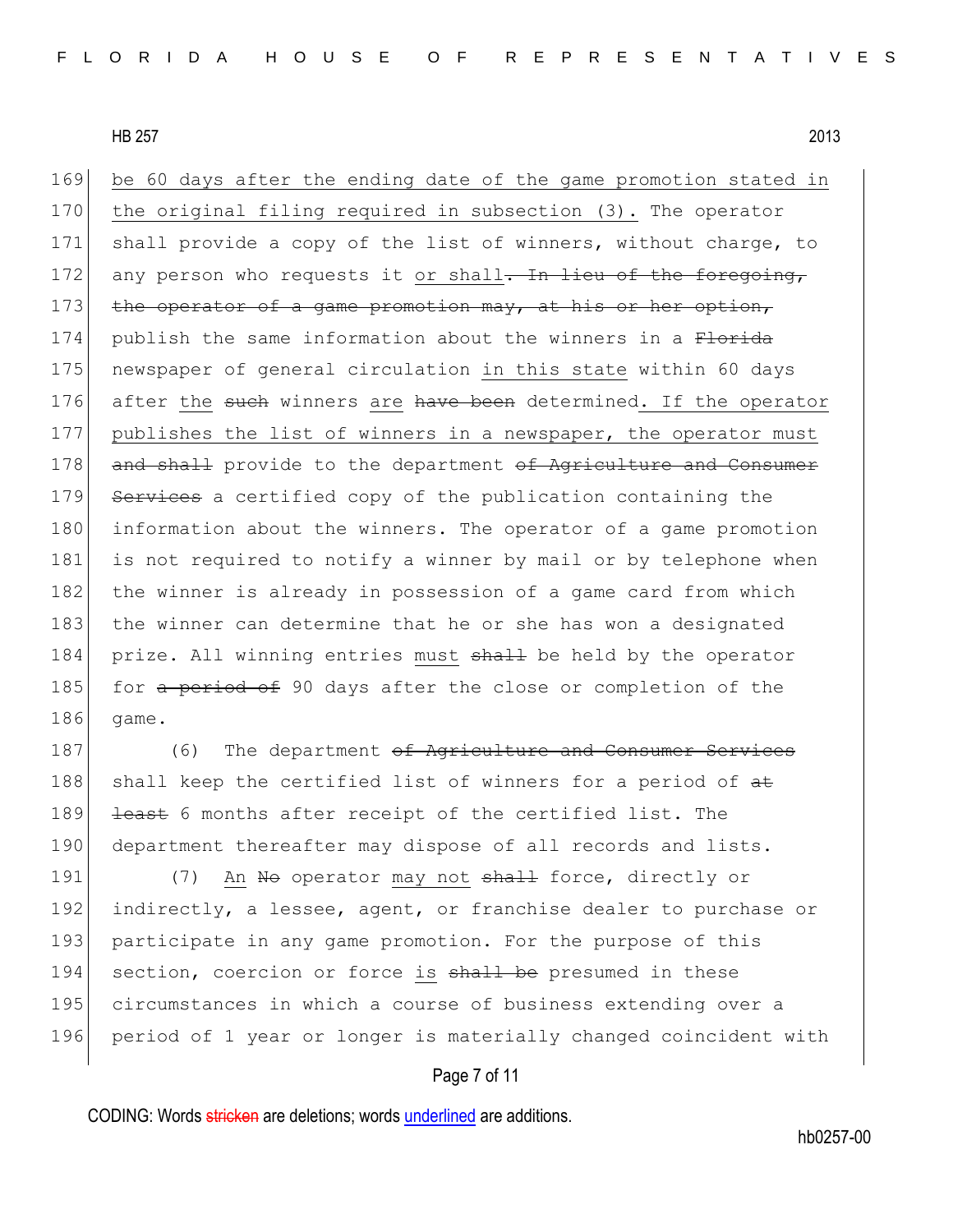197 a failure or refusal of a lessee, agent, or franchise dealer to 198 participate in such game promotions. Such force or coercion is 199 shall further be presumed when an operator advertises generally 200 that game promotions are available at its lessee dealers or 201 agent dealers.

 $202$  (8)(a) The department may adopt <del>Department of Agriculture</del> 203 and Consumer Services shall have the power to promulgate such 204 rules regulating and regulations respecting the operation of 205 game promotions which are necessary to administer this section 206 as it may deem advisable.

207 (b) If Whenever the department of Agriculture and Consumer 208 Services or the Department of Legal Affairs has reason to 209 believe that a game promotion is being operated in violation of 210 this section, it may bring an action in the circuit court of any 211 judicial circuit in which the game promotion is being operated 212 in the name and on behalf of the people of the state against any 213 operator thereof to enjoin the continued operation of such game 214 promotion anywhere within the state.

215 (9)(a) Any person, firm, or corporation, or association or 216 agent or employee thereof $<sub>\tau</sub>$  who engages in any acts or practices</sub> 217 stated in this section to be unlawful, or who violates any of 218 the rules adopted and regulations made pursuant to this section, 219 commits  $\frac{1}{2}$  is guilty of a misdemeanor of the second degree, 220 punishable as provided in s. 775.082 or s. 775.083.

221 (b) Any person, firm, corporation, association, agent, or 222 employee who violates any provision of this section or any of 223 the rules adopted and regulations made pursuant to this section 224 is shall be liable for a civil penalty of not more than  $$1,000$ 

#### Page 8 of 11

CODING: Words stricken are deletions; words underlined are additions.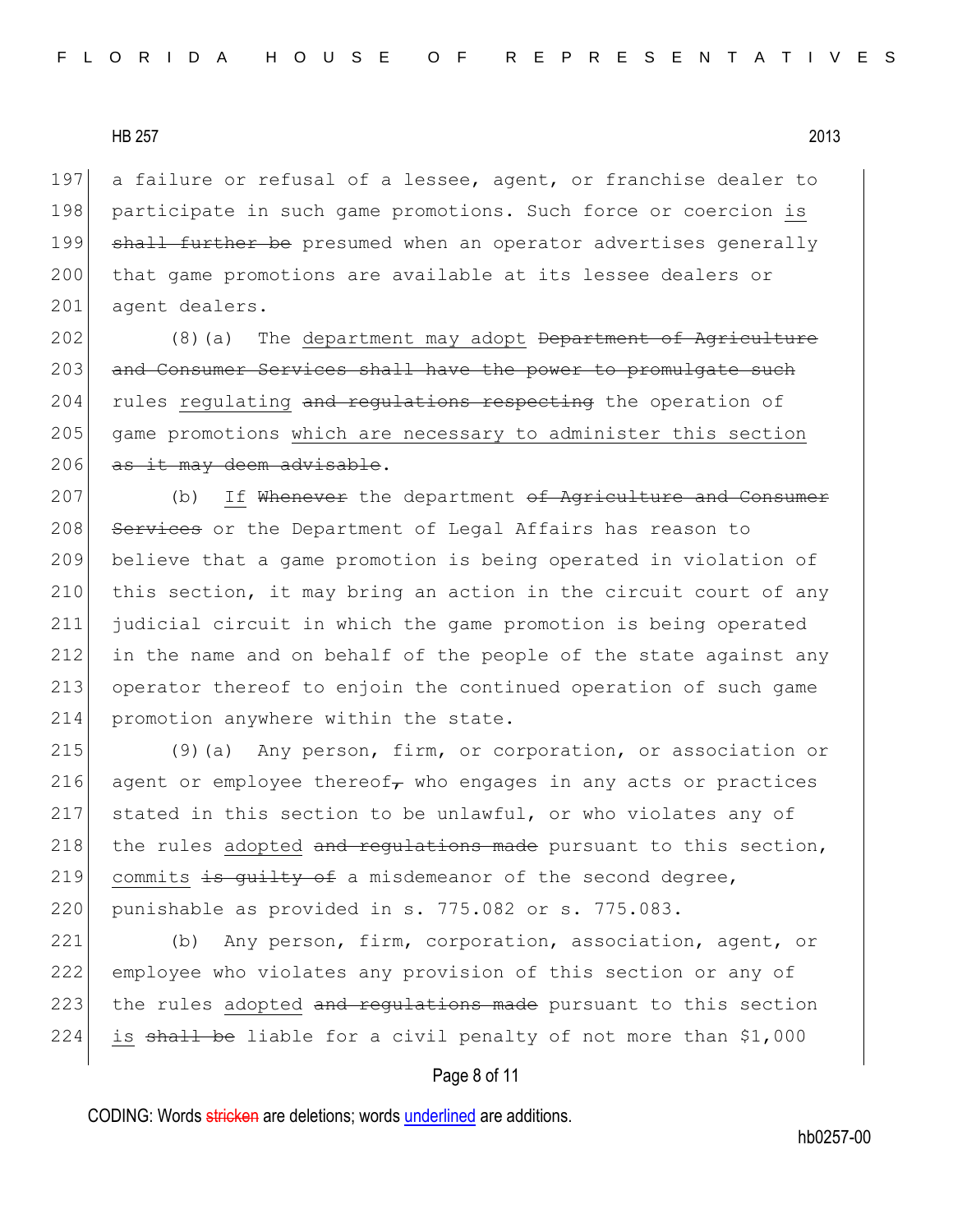225 for each such violation, which shall accrue to the state and may 226 be recovered in a civil action brought by the department  $\theta$ 227 Agriculture and Consumer Services or the Department of Legal 228 Affairs.

229 (10) This section does not apply to actions or 230 transactions regulated by the Department of Business and 231 Professional Requlation or to the activities of nonprofit 232 organizations or to any other organization engaged in any 233 enterprise other than the sale of consumer products or services. 234 Subsections  $(3)$ ,  $(4)$ ,  $(5)$ ,  $(6)$ , and  $(7)$  and paragraph  $(8)$  (a) and 235  $\overline{any}$  of the rules adopted made pursuant to such subsections 236 thereto do not apply to television or radio broadcasting 237 companies licensed by the Federal Communications Commission.

238 (11) Each operator of a game promotion who provides 239 electronic devices or computer terminals with video display 240 monitors that reveal or display the results of a game promotion 241 shall:

242 (a) File with the department, at least 7 days before the 243 commencement of the game promotion, a certification from an 244 independent testing laboratory that the electronic game 245 promotion software: 246 1. Operates only games having a preconfigured finite pool 247 or pools of entries;

248 2. Provides an entrant with the ability to participate in 249 the absence of a purchase;

250 3. Does not distinguish an entrant who has made a purchase 251 from one who has not, with respect to all advertised prizes; 252 4. Uses video displays that do not determine the result;

## Page 9 of 11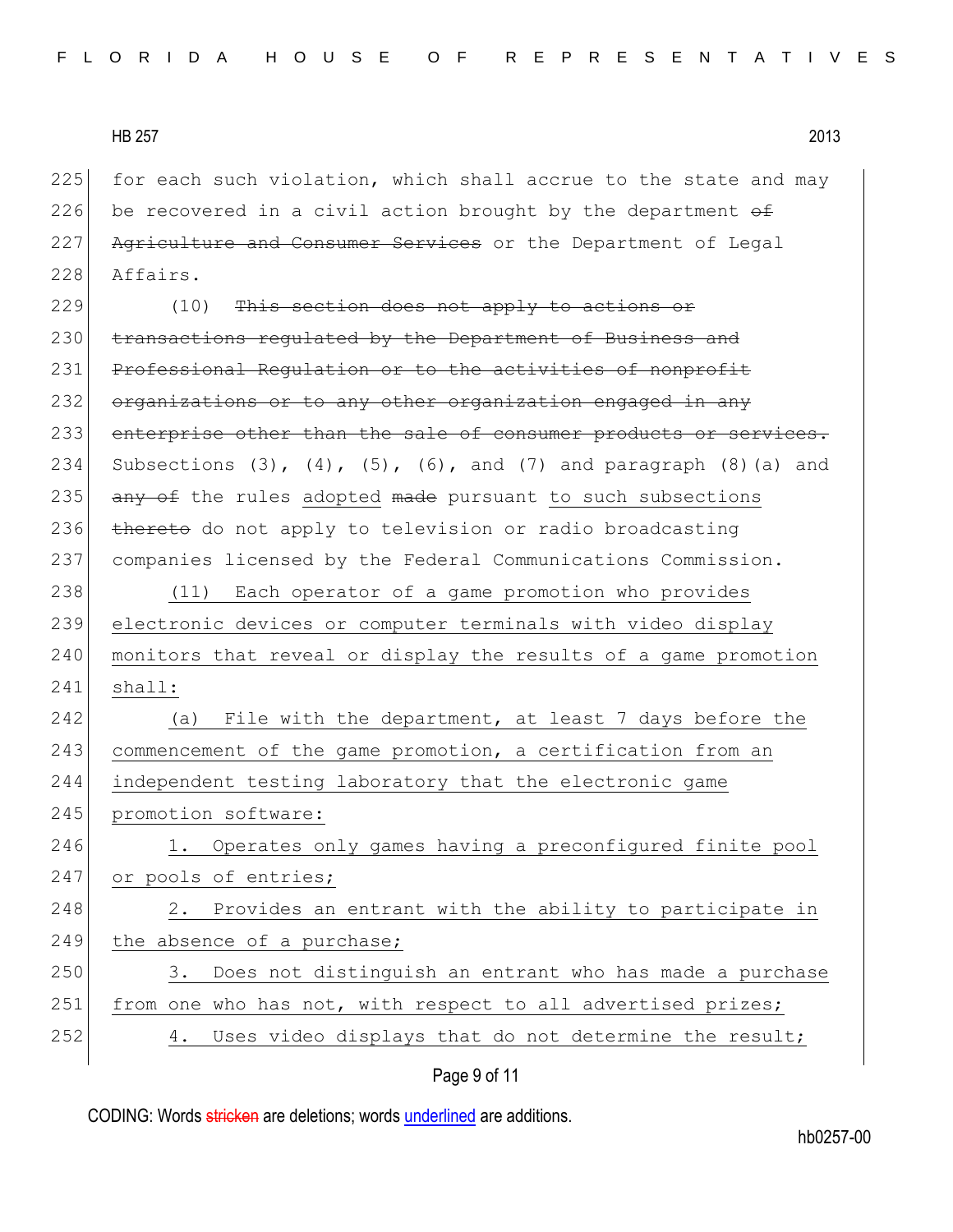| 2013 |
|------|
|      |

253 and 254 5. Complies with the requirements of subsection (2). 255 (b) Post a sign inside the premise which must include the 256 following language in at least 26-point type: "The video 257 displays are for amusement and entertainment only. The video 258 displays do not determine the result of your game promotion 259 entries." 260 (c) Affix signage that must include the following language 261 in at least 10-point type on each piece of electronic equipment: 262 "The video displays are for amusement and entertainment only. 263 The video displays do not determine the result of your game 264 promotion entries." 265 (d) Pay to the department annually a nonrefundable 266 terminal fee of \$100 per electronic device or computer terminal 267 which must be remitted by the department to the Department of 268 Revenue for deposit into the General Revenue Fund. 269 (12) Operators that provide electronic devices or computer 270 terminals with video display monitors that reveal or display the 271 results of a game promotion or electronic game promotion shall 272 limit the advertisement on the exterior of the premise to the 273 consumer product or service sold on the premise and to game 274 promotions that are offered in connection with the sale of the 275 consumer product or service. A sign may not be posted on the 276 exterior of the premises which suggests gambling takes place on 277 the premise or which displays any image commonly associated with 278 slot machines. 279 (13) Electronic devices or computer terminals with video 280 display monitors that reveal or display the results of a game

## Page 10 of 11